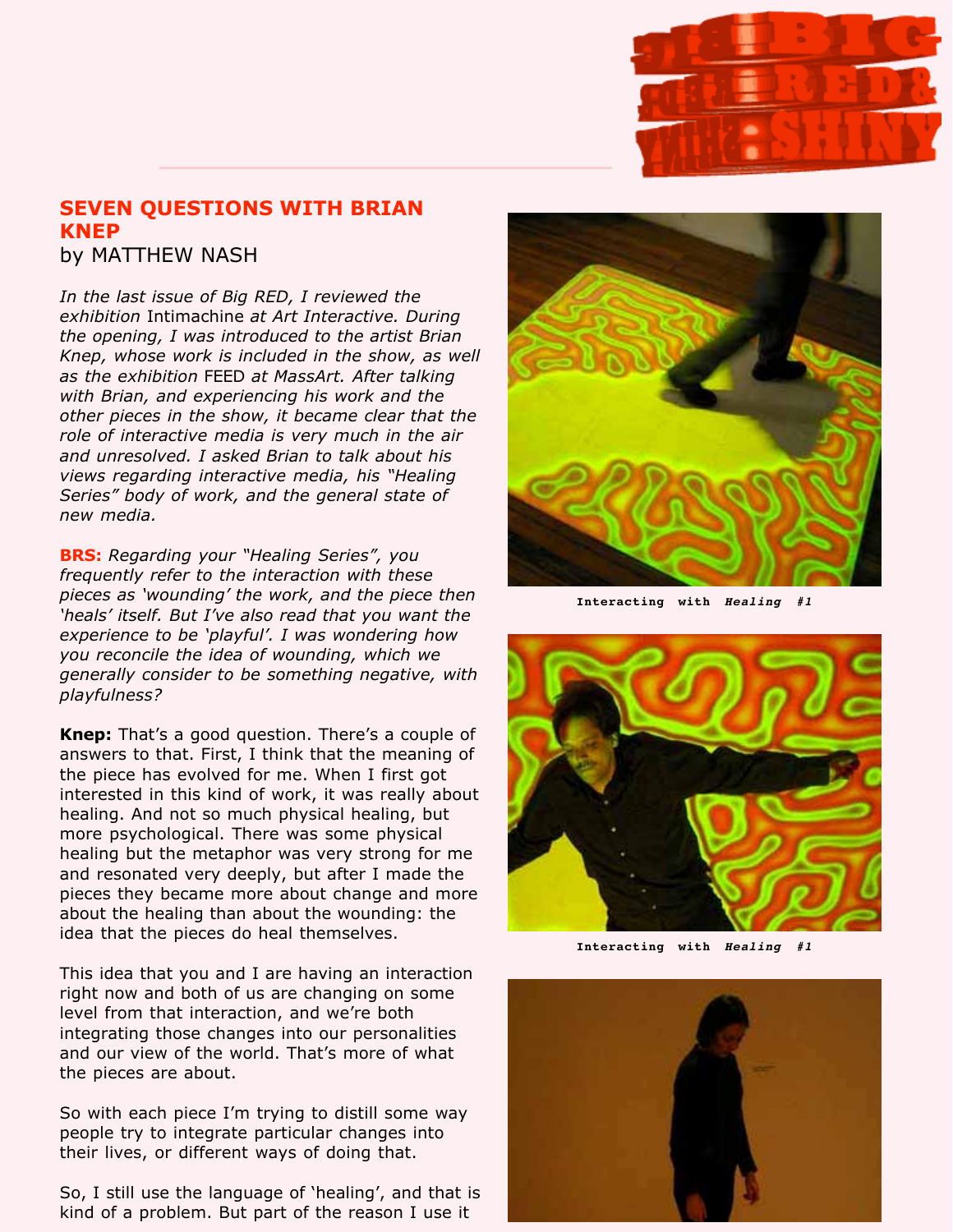is that people get it right away, and its much easier to say 'It's healing' or 'It's wounding' than to talk about these ideas of world view. Often when I talk with people about the work, like this interview or artists talks, that's when I delve a bit deeper into it.

Playfulness to me is fine, because it's like you are playing with this organism that is then changed and modified by your actions, then healing itself and integrating your actions into itself. I see that the pieces have different levels of entry, and I'm okay with that. One level is that it's totally playful; you come, you have a good time, then you leave. But, the level I'm more interested in is



**Interacting with Flower (Umbilicus)**

when people have a moment to sit and watch it, watch the interaction, and watch it actually heal itself. Particularly in this piece, "Healing #2" (this is my favorite of the three pieces), when you step off it, and you watch how it forms these patterns, I think that's the piece, really, when you watch it heal itself.

So, it's something I'm struggling with a bit. The piece does allow people to come and immediately grok something about it, and if they walk away with only that it's somewhat sad to me, but on the other hand it's okay, at least they had some experience.

**BRS:** *Some of the pieces are changed forever by the interaction, while others are ultimately left unaffected. "Healing #2" ultimately goes back to whole eventually, while some of the others are visually permanently changed. Do you see this as a metaphor for cultural and social experience, where it is possible to meet people or groups of people that ultimately leave us unchanged? Or, do you believe that every single interaction, no matter how small, affects a person?*

**Knep:** I honestly believe that every single thing affects you. But, "Healing #2" is a bit about this ideal, perhaps it's a Buddhist ideal (and I'm probably completely distorting Buddhism), but I see that piece as very accepting of the interactions and the changes you have made to it. You wound it, er – you have a change (see I'm still using that language) - you wound it and it's okay with that. Then it slowly goes back to the way it was before, to this meditative state. That's kind of what that piece is about. I don't think it's really attainable.

The pieces really work together as a series, to see these different ways of dealing with changes. Personally, I think that every change does affect a person permanently, but this second piece I still find intriguing.

**BRS:** *Are you looking to give your technology a 'soul'? Do you see technology as a way to look at the human 'soul' (or lack thereof)?*

**Knep:** I think both of those are true, and this comes back to when I first started bringing my creative side to the forefront I started doing more crafts. I did pottery for a while, and I found with pottery that there are a lot of things that are great about it: it's very process oriented; you are working with physical materials. But, there's this part of it that I find particularly lacking in computers, which is that I can look at a piece made by a potter and feel that a little bit of that potter is in the piece. I find a lot of technology is very soulless in that way. I'm using the word 'soul' from your question. But it's this idea that somehow a bit of the person has rubbed off on their creation. I think a lot of technology lacks that. We find that particularly in new media art. I don't know if I'm solving it, but that's certainly an overall goal of the kind of work I want to do. I want some of myself to be in the piece.

One of the ways that I can do that, or try to do that, is to make sure that the pieces have a deeper meaning to me. That's the problem with technology art in general, and technology in general, is that there is a fetishism of it: people really are just attracted to it because of the 'coolness' of it, and they don't go a level beyond that. For the work to be satisfying to me, and in order to get a little bit more of this idea of 'soul' I'm talking about, we have to dig a little bit deeper and wonder 'Why does it have this feeling for me?' or 'Why is this so cool?'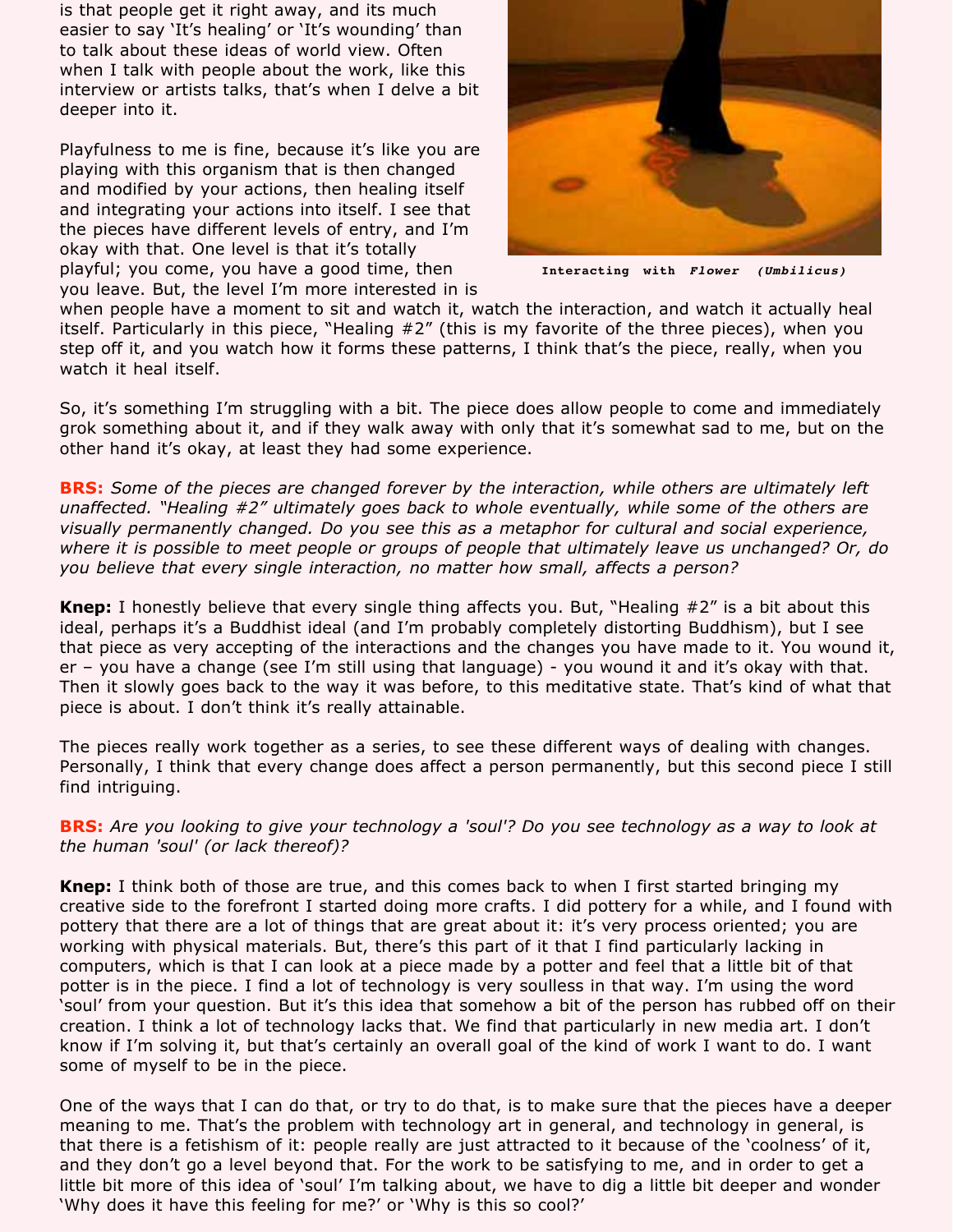When I first saw these reaction-diffusion systems that I use in my work, immediately I saw it made beautiful graphics and I said 'Oh, this looks so neat. They look organic.' But it wasn't until I saw a piece that felt like it resonated on a deeper level, with these concepts of wounding and healing, that I felt that there was something worthwhile to explore.

**BRS:** *Continuing with that, there's something about 'soul', which is the word we've been using, or even less than soul. Perhaps just 'personality,' which is another layer of interaction. There seems to be, on that level, always an element of 'judgment' – 'I approve of this, or I disapprove of this' – and "Healing #2" seems to be the one that passes the least 'judgment', whereas some of the other pieces in the series, that have more pronounced scarring, almost seem to pass 'judgment' on the viewer and their choice of interaction. Do you feel that it's relevant to the piece that the viewer feels that the work itself has an opinion about what they've done?*

Knep: That's interesting. Let me think on that for a minute.

It's not so important that the user feel that the work has an opinion about them, but I like that the user feels that the piece has a goal, which is 'To Grow' or 'To Live' or 'To Heal Itself Completely.' But, I actually write my pieces to have a sort of sense that the don't really want to be interacted with, that they exist even if nobody were around. It's sort of like the question 'If a tree falls in the forest…', but I feel like these pieces are kind of organisms, I'm not trying to make artificial life but they have a sense of organism and they're happy the way they are. When you walk across them you disturb them, and now they have to sort of regroup. The first piece ("Healing  $#1"$ ) is perhaps the most playful, so if we're talking about judgment then I guess it's okay with your interacting with it. The other pieces I think a little different: the second piece doesn't really care too much and the third piece is actually really aggressive.

There is another piece I've done, when I was really trying to get to the essence of this idea, and I made a piece called "Big Smile". It's a smiley-face that only smiles when no one is looking at it. What I was trying to get at there was the idea that the piece doesn't really want you to even look at it, when of course it's an art piece and it doesn't really exist unless you're there, but I wanted to play with that idea.

**BRS:** *Many of the elements in your pieces resemble simple organic life, like protozoa and jellyfish. How much of this is due to technology and algorithms you are using, and how much of this is metaphor? Is interacting with your work the equivalent of kicking over an anthill?*

**Knep:** For a lot of people, the first time they interact with it, particularly kids, it is definitely kicking over the anthill. People spend a lot of time trying to destroy the whole thing. Hopefully, after that, they will go to a deeper place and watch it heal, or step back and watch other people interact with it.

That's a problem with a lot of interactive art. It's hard to get away from the video game mentality. People try to understand the rules and then manipulate them toward some kind of goal. These pieces are much more experiential, rather than narrative, and while you can create that goal of destroying the piece but it's not really the main thing. Although, I will say that all the pieces do come back even after you destroy them, which is an important part of the pieces – that you can't actually destroy them. Eventually they will heal.

The first part of the question was about organisms, and I think that it's just part of my general aesthetic. I just like those organic shapes. I'm really intrigued by the idea of how to create complexity out of simplicity, how to create infinite out of finite. Part of this is wondering about what types of things make us think that something is alive or organic. What kinds of visual aesthetics please us?

A lot of these pieces deliberately use these algorithms and these behaviors that we interpret as organic. It's a cycle, it's not as if I say I want to create a piece that's about artificial life and healing, then go out and look for the technology. And it's not that I see the technology and immediately the piece comes out of that. It really is a back and forth.

**BRS:** After my review of the show Intimachine here at Art Interactive, there was a lot of discussion *in our Forum about what interactive art is, or can be, and how best to frame that work in terms of*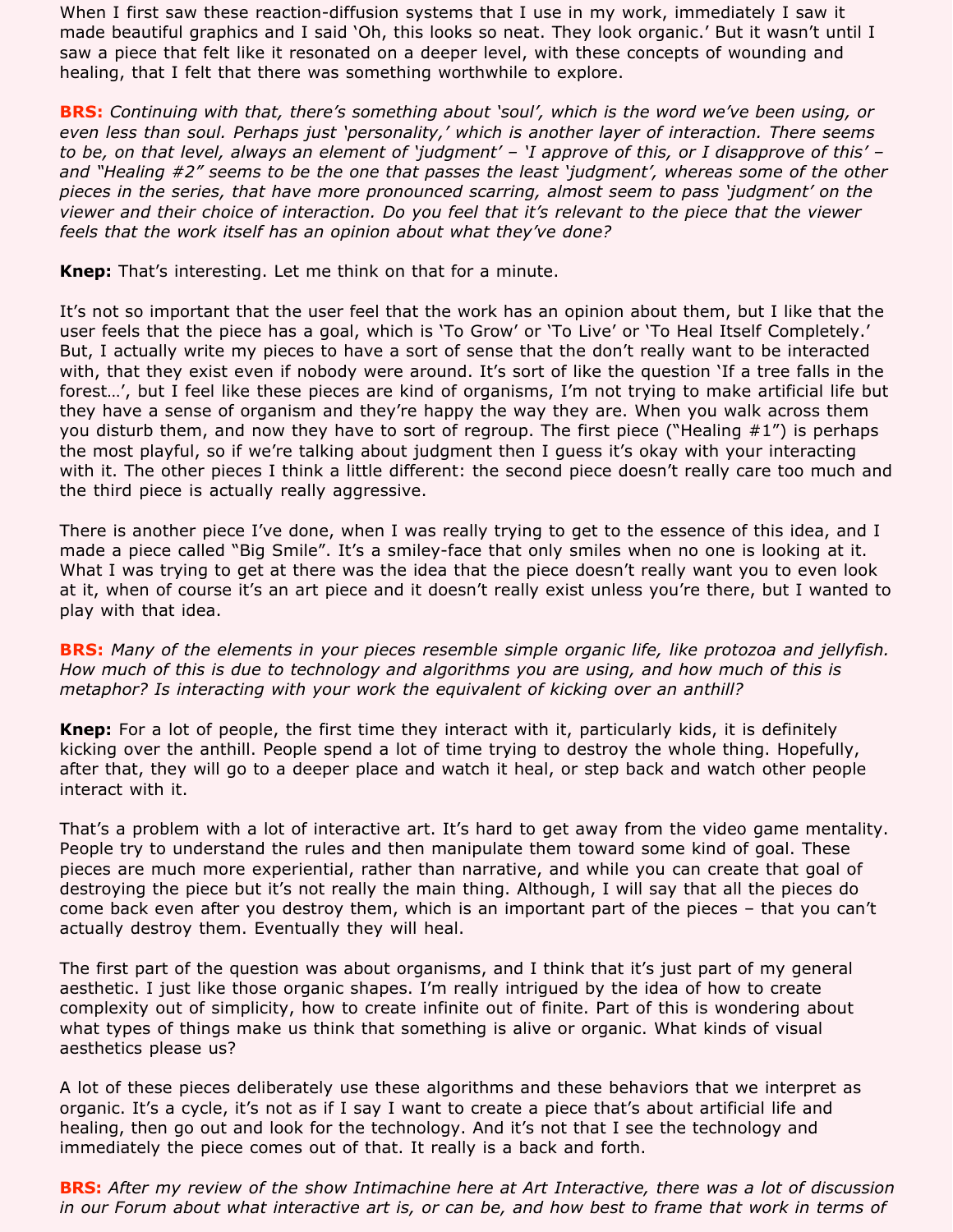*exhibition, explanation, etc. It seems as if there is a shifting 'point of entry' for interactive works, and often audiences don't understand the work because they cannot find the way in. What, for you, is an important and fundamental element of making interactive work in terms of conveying your ideas to an audience and having that audience experience the work as art, but also as an interactive experience? How does the technology factor in?*

**Knep:** On one level, interactivity is a great way to engage people, an easy entry point like you said. On another level, I think a lot of pieces are about interaction on some level, so it's very natural to make them interactive. With "Healing #2" I'm talking about what happens when two entities interact and how they're both changed. Another way to make that work is to illustrate that metaphor though, say, painting in some static way. Or helping people enter into an interaction with each other, which is another great method. To me it seems very natural to do it with interactive technology.

It's also something I'm very interested in exploring from a media point of view. This is getting to the second part of the question, how does new media fit into it? I don't think new media is tied to interactivity at all, I don't think it's required at all. It's just that we now have this power and these tools to do so many things. We can be aware of where people are in the space, what they're looking at, how many people are there, how loud they're talking, and then use that to change the art. That's what technology is really good for.

## **BRS:** *Can you expand on what you said about how interaction isn't mandatory?*

 Well, it depends what you're trying to do. I've identified myself as an interactive artist, I've **Knep:** talked about myself that way, but recently I had a piece at MassArt that's not interactive. I really like the piece, but it took me a while to be okay with that. I don't think it needs interactivity, I could certainly force interactivity into it, but the piece that I made doesn't need it and I think it's alright without it.

There's definitely a push in the new media world to make everything interactive, and sometimes I really don't think it fits. In fact, in relationship to your bigger question about new media, I have a love-hate relationship with technology. I tend to hate a lot of it, but it's my media, it's what I use. I don't think it's necessary to have some great experience with an art piece, interactive or not, but I think it's a great tool and we can use technology to make art that is dynamic. It can be very powerful.

**BRS:** *My last question is about the 'big picture.' Essentially, a lot of the history of the arts is the history of technology. At one point a lithograph was cutting-edge, or even bronzes and metal work, or stone-work if you go back to the caves. Each of these things has represented the cutting-edge of technology, but eventually they just get folded into the lexicon, standardized, and our expectations*  and our readings and points of entry become fixed. Can you address that concept in terms of *where you see that we are now with new media?*

**Knep:** In some ways, to kind of put down myself, I think that a lot of the new media we are seeing is just picking the low-lying fruit. It's so new, and there's so much amazing stuff out there, there are a lot of things you can do that seem cool. We were talking before about that level, about how something can sometimes just be cool as a technology, and that's okay. Sometimes it's really simple like the "Mona Lisa" piece (by Shawn Lawson, also in the *Intimachine* show), taking a portrait and animating it. It's a simple idea, but you have to do it and maybe push it a little bit.

My hope is that we can use technology to dig a little bit deeper. That's what it comes down to. We should make things that really have a depth to them that the painters of yesteryear had.

In terms of where I hope things are going, the one thing that has been great lately is the reduction in prices. I can buy these projectors for far less that I could just a few years ago. The computers I am using for this piece allow me to do stuff I could not have done five years ago. No way. But now I can afford all this on a relatively modest budget. Hopefully that will get even cheaper and cheaper.

That's one thing. Another is the making of the tools to be even easier and easier. In a way, that's not something I care about as much, because I am a tool-builder, and for me much of the art of